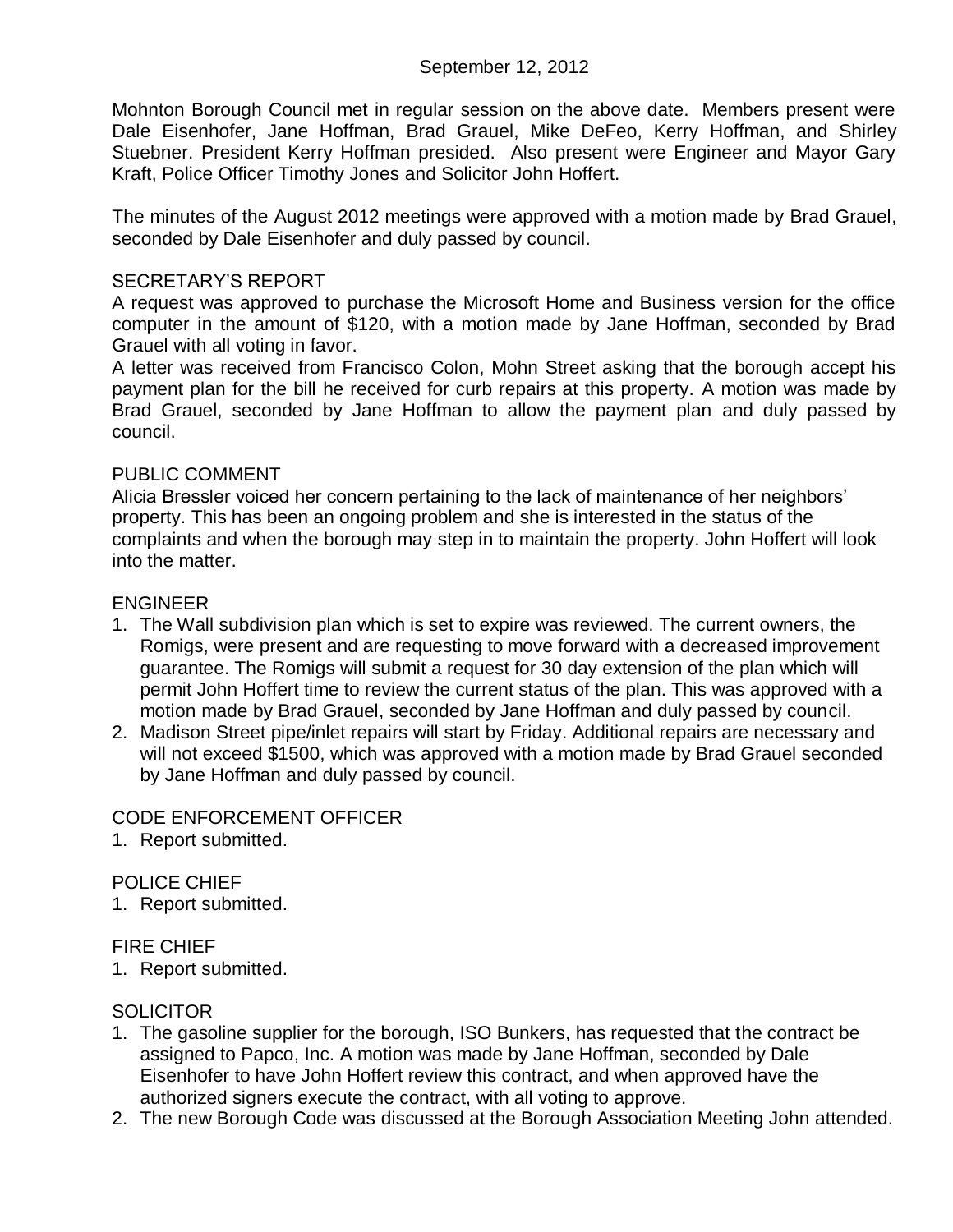Page 2 Sept. 12, 2012

- 3. The contracts for the new radios have been approved by John and can be executed when received. Mike DeFeo made a motion to authorize signing of the Security Agreements and Promissory Notes, seconded by Shirley Steubner and duly passed by council.
- 4. John explained some of the changes to the code and supplied an overview for the council members. His office will forward the borough a new copy from the internet to use until it is printed by the state.

#### MAYOR

1. A request to have the solicitor prepare ordinances to remove handicap parking at 28 W. Summit Street and create handicap parking at 163 E. Wyomissing Avenue was approved with a motion made by Jane Hoffman, seconded by Dale Eisenhofer and duly passed by council.

### COMMITTEE REPORTS

#### **FINANCE** 2013 MMO for Police Pension - \$23,082 2013 MMO for Borough Pension - \$11,536

Proposals for a three year period for an auditing firm have been received from Herbein & Company and Reinsel and Company. Dale Eisenhofer made a motion to award auditing services to Herbein, seconded by Brad Grauel and duly passed by council.

#### BUILDING, ZONING, FIRE & WATER

1. The fire company has received a quote from Penske GMC for a new truck under the costars program in the amount of \$26,441. Dale Eishenhofer made a motion to approve the purchase of this vehicle out of the Fire Apparatus account, seconded by Shirley Stuebner with all voting in favor.

### LIGHT & HIGHWAY

- 1. Brad Grauel made a motion to approve the expense of \$750 for topsoil, mulch and trees for the borough parking lot project, seconded by Jane Hoffman and duly passed by council.
- 2. Brad Grauel made a motion to purchase first aid kits and flash lights for the borough vehicles, seconded by Jane Hoffman, with all voting in favor.
- 3. Proposals have been received for construction of a privacy fence around the roll off containers at the borough hall. A motion was made by Dale Eisenhofer to update the prices for tan fencing and award the contract to the lowest bidder, seconded by Jane Hoffman with all voting to approve.

#### HEALTH & SANITATION

1. The property located at 69 Walnut Street has had sewer line work done due to a clog. It was found during excavating that the problem was at the connection to the main due to settling, making the borough responsible for a portion of the bill. Mike DeFeo made a motion to approve the payment of \$12,000 upon review of an itemized bill by the engineer, seconded by Dale Eisenhofer with all voting to approve.